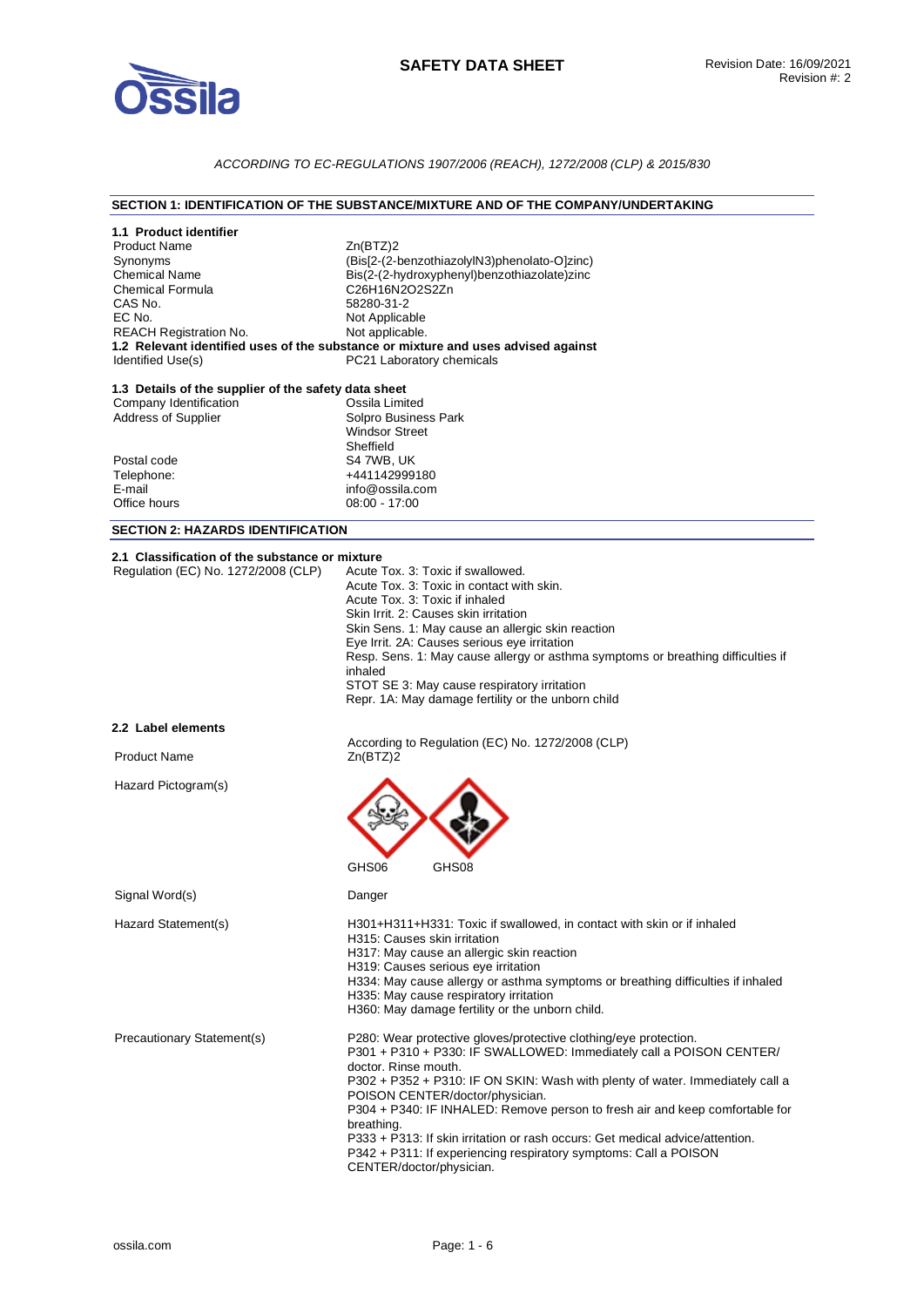

#### **2.3 Other hazards**  None known. **2.4 Additional Information**  Not applicable.

# **SECTION 3: COMPOSITION/INFORMATION ON INGREDIENTS**

| 3.1 Substances                                                                 |                         |                                       |                                                                                                                                                      |  |  |
|--------------------------------------------------------------------------------|-------------------------|---------------------------------------|------------------------------------------------------------------------------------------------------------------------------------------------------|--|--|
| Hazardous ingredient(s)                                                        | CAS No.                 | EC No.                                | %W/WHazard Statement(s)                                                                                                                              |  |  |
| $\overline{ Bis(2-2)}$                                                         | 58280-31-2              | Not Applicable                        | ≤100<br>Acute Tox. 3 H301                                                                                                                            |  |  |
| hydroxyphenyl)benzothiazolate)zinc                                             |                         |                                       | Acute Tox. 3 H311                                                                                                                                    |  |  |
|                                                                                |                         |                                       | Acute Tox. 3 H331                                                                                                                                    |  |  |
|                                                                                |                         |                                       | Skin Irrit. 2 H315<br>Skin Sens. 1 H317                                                                                                              |  |  |
|                                                                                |                         |                                       | Eye Irrit. 2A H319                                                                                                                                   |  |  |
|                                                                                |                         |                                       | Resp. Sens. 1 H334                                                                                                                                   |  |  |
|                                                                                |                         |                                       | STOT SE 3 H335                                                                                                                                       |  |  |
|                                                                                |                         |                                       | Repr. 1A H360                                                                                                                                        |  |  |
| 3.2 Mixtures<br>Not applicable.                                                |                         |                                       |                                                                                                                                                      |  |  |
|                                                                                |                         |                                       |                                                                                                                                                      |  |  |
| <b>SECTION 4: FIRST AID MEASURES</b>                                           |                         |                                       |                                                                                                                                                      |  |  |
| 4.1 Description of first aid measures                                          |                         |                                       |                                                                                                                                                      |  |  |
| Inhalation                                                                     |                         |                                       | Remove person to fresh air and keep comfortable for breathing. If not breathing give                                                                 |  |  |
| <b>Skin Contact</b>                                                            |                         |                                       | artificial respiration. Call a POISON CENTER or doctor/physician.<br>Wash with soap and flush with copious amounts of water for at least 15 minutes. |  |  |
|                                                                                |                         |                                       | Remove contaminated clothing and shoes. Call a POISON CENTER or                                                                                      |  |  |
|                                                                                | doctor/physician.       |                                       |                                                                                                                                                      |  |  |
| Eye Contact                                                                    |                         |                                       | Flush with copious amounts of water for at least 15 minutes. Remove contact                                                                          |  |  |
|                                                                                |                         |                                       | lenses, if present and easy to do. Continue rinsing. Call a POISON CENTER or                                                                         |  |  |
|                                                                                | doctor/physician.       |                                       |                                                                                                                                                      |  |  |
| Ingestion<br>4.2 Most important symptoms and effects, both acute and delayed   |                         |                                       | Immediately call a POISON CENTER or doctor/ physician. Rinse mouth.                                                                                  |  |  |
|                                                                                |                         |                                       | SECTION 11: Most important symptoms and effects, both acute and delayed                                                                              |  |  |
| 4.3 Indication of any immediate medical attention and special treatment needed |                         |                                       |                                                                                                                                                      |  |  |
|                                                                                | Treat symptomatically.  |                                       |                                                                                                                                                      |  |  |
| <b>SECTION 5: FIREFIGHTING MEASURES</b>                                        |                         |                                       |                                                                                                                                                      |  |  |
| 5.1 Extinguishing media                                                        |                         |                                       |                                                                                                                                                      |  |  |
| Suitable Extinguishing media                                                   |                         | As appropriate for surrounding fire.  |                                                                                                                                                      |  |  |
| Unsuitable extinguishing media                                                 |                         | As appropriate for surrounding fire.  |                                                                                                                                                      |  |  |
| 5.2 Special hazards arising from the substance or mixture                      |                         |                                       |                                                                                                                                                      |  |  |
|                                                                                |                         |                                       | May decompose in a fire, giving off toxic and irritant vapours.                                                                                      |  |  |
| 5.3 Advice for firefighters                                                    |                         |                                       |                                                                                                                                                      |  |  |
|                                                                                | breathing apparatus.    |                                       | Fire fighters should wear complete protective clothing including self-contained                                                                      |  |  |
|                                                                                |                         |                                       |                                                                                                                                                      |  |  |
| <b>SECTION 6: ACCIDENTAL RELEASE MEASURES</b>                                  |                         |                                       |                                                                                                                                                      |  |  |
| 6.1 Personal precautions, protective equipment and emergency procedures        |                         |                                       |                                                                                                                                                      |  |  |
| 6.2 Environmental precautions                                                  |                         |                                       | Provide adequate ventilation. Wear protective clothing as per section 8.                                                                             |  |  |
|                                                                                |                         | Avoid release to the environment.     |                                                                                                                                                      |  |  |
| 6.3 Methods and material for containment and cleaning up                       |                         |                                       |                                                                                                                                                      |  |  |
|                                                                                |                         |                                       | Sweep up spilled substance but avoid making dust. Use vacuum equipment for                                                                           |  |  |
|                                                                                |                         |                                       | collecting spilt materials, where practicable. Dispose of contents in accordance with                                                                |  |  |
| 6.4 Reference to other sections                                                |                         | local, state or national legislation. |                                                                                                                                                      |  |  |
|                                                                                | See Also Section 8, 13. |                                       |                                                                                                                                                      |  |  |
|                                                                                |                         |                                       |                                                                                                                                                      |  |  |
| <b>SECTION 7: HANDLING AND STORAGE</b>                                         |                         |                                       |                                                                                                                                                      |  |  |
| 7.1 Precautions for safe handling                                              |                         |                                       |                                                                                                                                                      |  |  |
|                                                                                |                         |                                       | Avoid breathing dust/fume/gas/mist/vapours/spray. Use only in a well-ventilated                                                                      |  |  |
|                                                                                |                         |                                       | area. Wear protective clothing as per section 8. Wash hands thoroughly after                                                                         |  |  |
| 7.2 Conditions for safe storage, including any incompatibilities               | handling.               |                                       |                                                                                                                                                      |  |  |
|                                                                                |                         |                                       | Store in a well-ventilated place. Keep container tightly closed. Store locked up.                                                                    |  |  |
| Storage temperature                                                            | Ambient.                |                                       |                                                                                                                                                      |  |  |
| Storage life                                                                   |                         |                                       | Product is light and air sensitive. Store in the dark. Store under inert gas.                                                                        |  |  |
| Incompatible materials                                                         | None known.             |                                       |                                                                                                                                                      |  |  |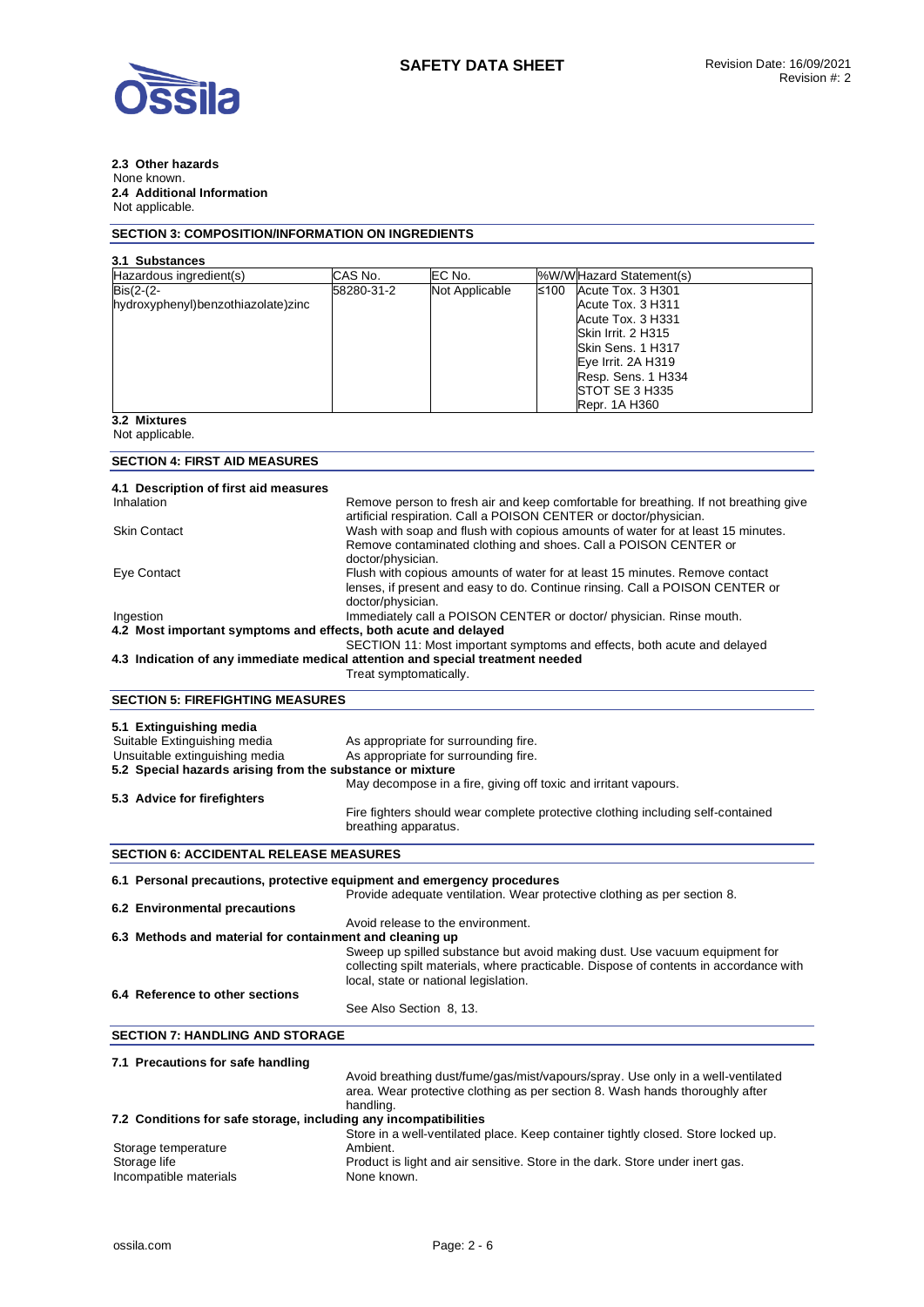

## **7.3 Specific end use(s)**

Not known. See Section: 1.2.

### **SECTION 8: EXPOSURE CONTROLS/PERSONAL PROTECTION**

### **8.1 Control parameters**

8.1.1 Occupational Exposure Limits

No occupational exposure limit assigned.

| Occupational Exposure Limits                                             |                                                                                                                     |                                                                                                                |             |      |  |  |                                                   |  |                                                                  |                                                                           |      |
|--------------------------------------------------------------------------|---------------------------------------------------------------------------------------------------------------------|----------------------------------------------------------------------------------------------------------------|-------------|------|--|--|---------------------------------------------------|--|------------------------------------------------------------------|---------------------------------------------------------------------------|------|
| <b>ISUBSTANCE.</b>                                                       | CAS No.                                                                                                             |                                                                                                                |             | ppm) |  |  | $mg/m3$ )                                         |  | LTEL (8 hr TWA LTEL (8 hr TWA STEL (ppm)                         | STEL (mg/m <sup>3</sup> )                                                 | Note |
|                                                                          |                                                                                                                     | 58280-31-2                                                                                                     |             |      |  |  |                                                   |  |                                                                  |                                                                           |      |
| Region<br>EU<br>United Kingdom                                           | Source<br>EU Occupational Exposure Limits<br>UK Workplace Exposure Limits EH40/2005 (Third edition, published 2018) |                                                                                                                |             |      |  |  |                                                   |  |                                                                  |                                                                           |      |
| 8.2 Exposure controls                                                    |                                                                                                                     |                                                                                                                |             |      |  |  |                                                   |  |                                                                  |                                                                           |      |
| 8.2.1. Appropriate engineering controls                                  |                                                                                                                     | Ensure adequate ventilation. A washing facility/water for eye and skin cleaning<br>purposes should be present. |             |      |  |  |                                                   |  |                                                                  |                                                                           |      |
| 8.2.2. Personal protection equipment                                     |                                                                                                                     |                                                                                                                |             |      |  |  |                                                   |  |                                                                  |                                                                           |      |
|                                                                          | Eye Protection                                                                                                      |                                                                                                                |             |      |  |  | Wear eye protection with side protection (EN166). |  |                                                                  |                                                                           |      |
|                                                                          | Skin protection                                                                                                     |                                                                                                                |             |      |  |  |                                                   |  | Wear protective clothing and gloves: Impervious gloves (EN 374). |                                                                           |      |
|                                                                          | Respiratory protection                                                                                              |                                                                                                                |             |      |  |  |                                                   |  |                                                                  | A suitable mask with filter type A (EN14387 or EN405) may be appropriate. |      |
|                                                                          | Thermal hazards                                                                                                     |                                                                                                                | None known. |      |  |  |                                                   |  |                                                                  |                                                                           |      |
| 8.2.3. Environmental Exposure Controls Avoid release to the environment. |                                                                                                                     |                                                                                                                |             |      |  |  |                                                   |  |                                                                  |                                                                           |      |

### **SECTION 9: PHYSICAL AND CHEMICAL PROPERTIES**

| 9.1 Information on basic physical and chemical properties |                                                                            |
|-----------------------------------------------------------|----------------------------------------------------------------------------|
| Appearance                                                | Solid: Powder                                                              |
|                                                           | Colour: Yellow                                                             |
| Odour                                                     | Not known.                                                                 |
| Odour threshold                                           | Not known.                                                                 |
| pH                                                        | Not known.                                                                 |
| Melting point/freezing point                              | 305-310 °C                                                                 |
| Initial boiling point and boiling range                   | Not known.                                                                 |
| <b>Flash Point</b>                                        | Not known.                                                                 |
| Evaporation rate                                          | Not known.                                                                 |
| Flammability (solid, gas)                                 | Not known.                                                                 |
| Upper/lower flammability or explosive                     | Not known.                                                                 |
| limits                                                    |                                                                            |
| Vapour pressure                                           | Not known.                                                                 |
| Vapour density                                            | Not known.                                                                 |
| Density (g/ml)                                            | Not known.                                                                 |
| Relative density                                          | Not known.                                                                 |
| Solubility(ies)                                           | Solubility (Water): Not known.                                             |
|                                                           | Solubility (Other): Chloroform, dichloromethane, tetrahydrofuran, toluene. |
| Partition coefficient: n-octanol/water                    | Not known.                                                                 |
| Auto-ignition temperature                                 | Not known.                                                                 |
| Decomposition Temperature (°C)                            | Not known.                                                                 |
| Viscosity                                                 | Not known.                                                                 |
| <b>Explosive properties</b>                               | Not known.                                                                 |
| Oxidising properties                                      | Not known.                                                                 |
| 9.2 Other information                                     |                                                                            |
|                                                           | None.                                                                      |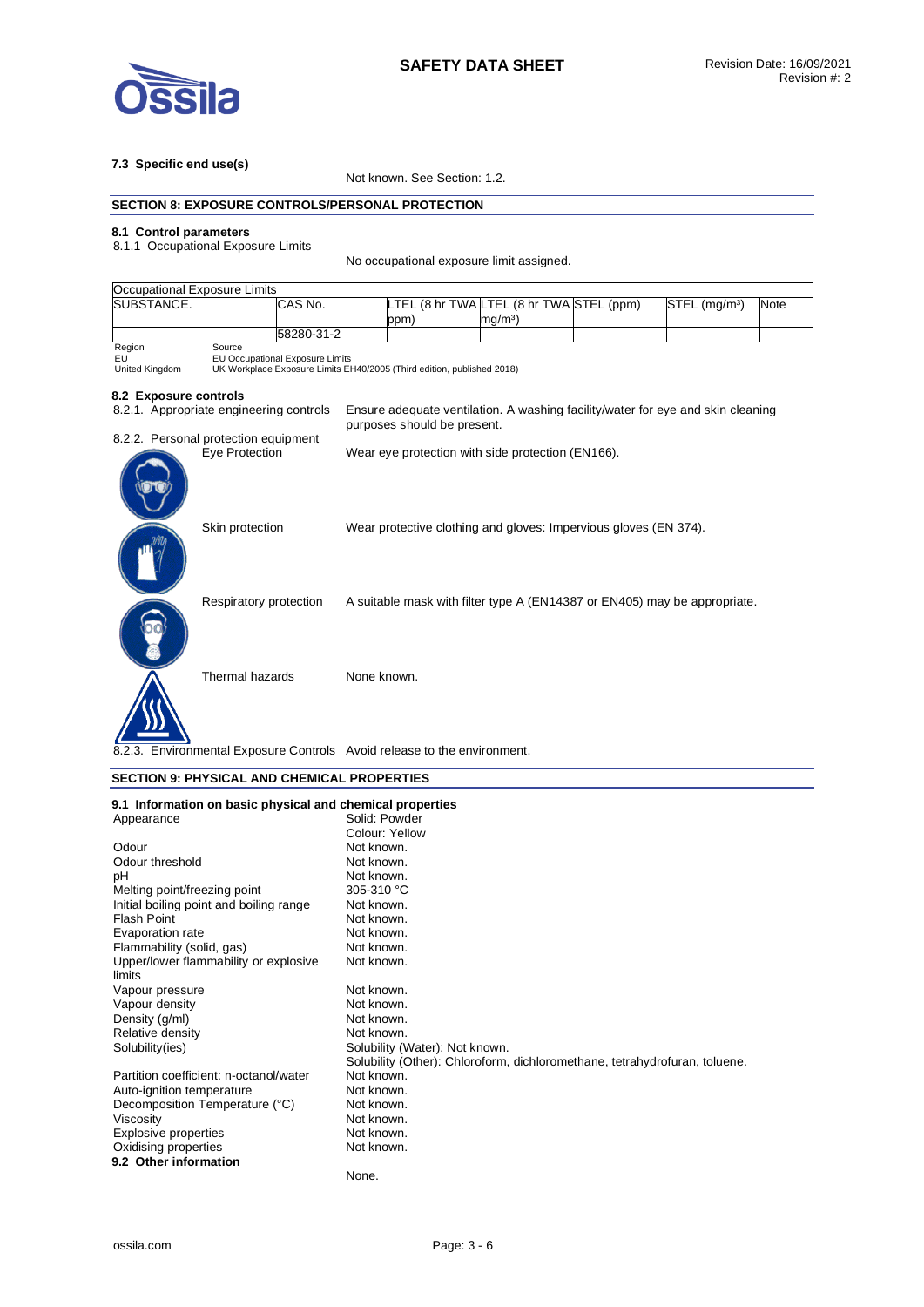

| <b>SECTION 10: STABILITY AND REACTIVITY</b>                             |                                                                                      |
|-------------------------------------------------------------------------|--------------------------------------------------------------------------------------|
| 10.1 Reactivity                                                         |                                                                                      |
| 10.2 Chemical Stability                                                 | None anticipated.                                                                    |
| 10.3 Possibility of hazardous reactions                                 | Stable under normal conditions.                                                      |
| 10.4 Conditions to avoid                                                | Not known.                                                                           |
| 10.5 Incompatible materials                                             | Not known.                                                                           |
| 10.6 Hazardous decomposition products                                   | Not known.                                                                           |
|                                                                         | No hazardous decomposition products known.                                           |
| <b>SECTION 11: TOXICOLOGICAL INFORMATION</b>                            |                                                                                      |
|                                                                         |                                                                                      |
| 11.1 Information on toxicological effects<br>Acute toxicity - Ingestion | No data available.                                                                   |
| Acute toxicity - Skin Contact                                           | No data available.                                                                   |
|                                                                         | No data available.                                                                   |
| Acute toxicity - Inhalation                                             |                                                                                      |
| Skin corrosion/irritation                                               | No data available.                                                                   |
| Serious eye damage/irritation                                           | No data available.                                                                   |
| Skin sensitization data                                                 | No data available.                                                                   |
| Respiratory sensitization data                                          | No data available.                                                                   |
| Germ cell mutagenicity                                                  | No data available.                                                                   |
| Carcinogenicity                                                         | No data available.                                                                   |
| Reproductive toxicity                                                   | No data available.                                                                   |
|                                                                         |                                                                                      |
| Lactation                                                               | No data available.                                                                   |
| STOT - single exposure                                                  | No data available.                                                                   |
| STOT - repeated exposure                                                | No data available.                                                                   |
| Aspiration hazard                                                       | No data available.                                                                   |
| 11.2 Other information                                                  |                                                                                      |
|                                                                         | Not known.                                                                           |
| <b>SECTION 12: ECOLOGICAL INFORMATION</b>                               |                                                                                      |
|                                                                         |                                                                                      |
| 12.1 Toxicity                                                           |                                                                                      |
|                                                                         | No data available.                                                                   |
| Toxicity - Aquatic invertebrates                                        | Not known.                                                                           |
| Toxicity - Fish                                                         | Not known.                                                                           |
|                                                                         |                                                                                      |
|                                                                         |                                                                                      |
| Toxicity - Algae                                                        | Not known.                                                                           |
| <b>Toxicity - Sediment Compartment</b>                                  | Not known.                                                                           |
| <b>Toxicity - Terrestrial Compartment</b>                               | Not known.                                                                           |
| 12.2 Persistence and Degradation                                        |                                                                                      |
|                                                                         | Not known.                                                                           |
| 12.3 Bioaccumulative potential                                          |                                                                                      |
|                                                                         | Not known.                                                                           |
| 12.4 Mobility in soil                                                   |                                                                                      |
|                                                                         | Not known.                                                                           |
| 12.5 Results of PBT and vPvB assessment                                 |                                                                                      |
|                                                                         | Not known.                                                                           |
| 12.6 Other adverse effects                                              |                                                                                      |
|                                                                         | Not known.                                                                           |
|                                                                         |                                                                                      |
| <b>SECTION 13: DISPOSAL CONSIDERATIONS</b>                              |                                                                                      |
| 13.1 Waste treatment methods                                            |                                                                                      |
|                                                                         | Dispose of contents in accordance with local, state or national legislation. Recycle |
|                                                                         |                                                                                      |
|                                                                         | only completely emptied packaging. Normal disposal is via incineration operated by   |
|                                                                         | an accredited disposal contractor. Send to a licensed recycler, reclaimer or         |
|                                                                         | incinerator.                                                                         |
| 13.2 Additional Information                                             |                                                                                      |
|                                                                         | Disposal should be in accordance with local, state or national legislation.          |
| <b>SECTION 14: TRANSPORT INFORMATION</b>                                |                                                                                      |
|                                                                         |                                                                                      |
| 14.1 UN number                                                          |                                                                                      |
| UN No.                                                                  | 2811                                                                                 |
| 14.2 UN proper shipping name                                            |                                                                                      |
| UN proper shipping name                                                 | Toxic solid, organic, n.o.s. (Bis[2-(2-benzothiazolyIN3)phenolato-O]zinc)            |
| 14.3 Transport hazard class(es)<br>ADR/RID                              | 6.1                                                                                  |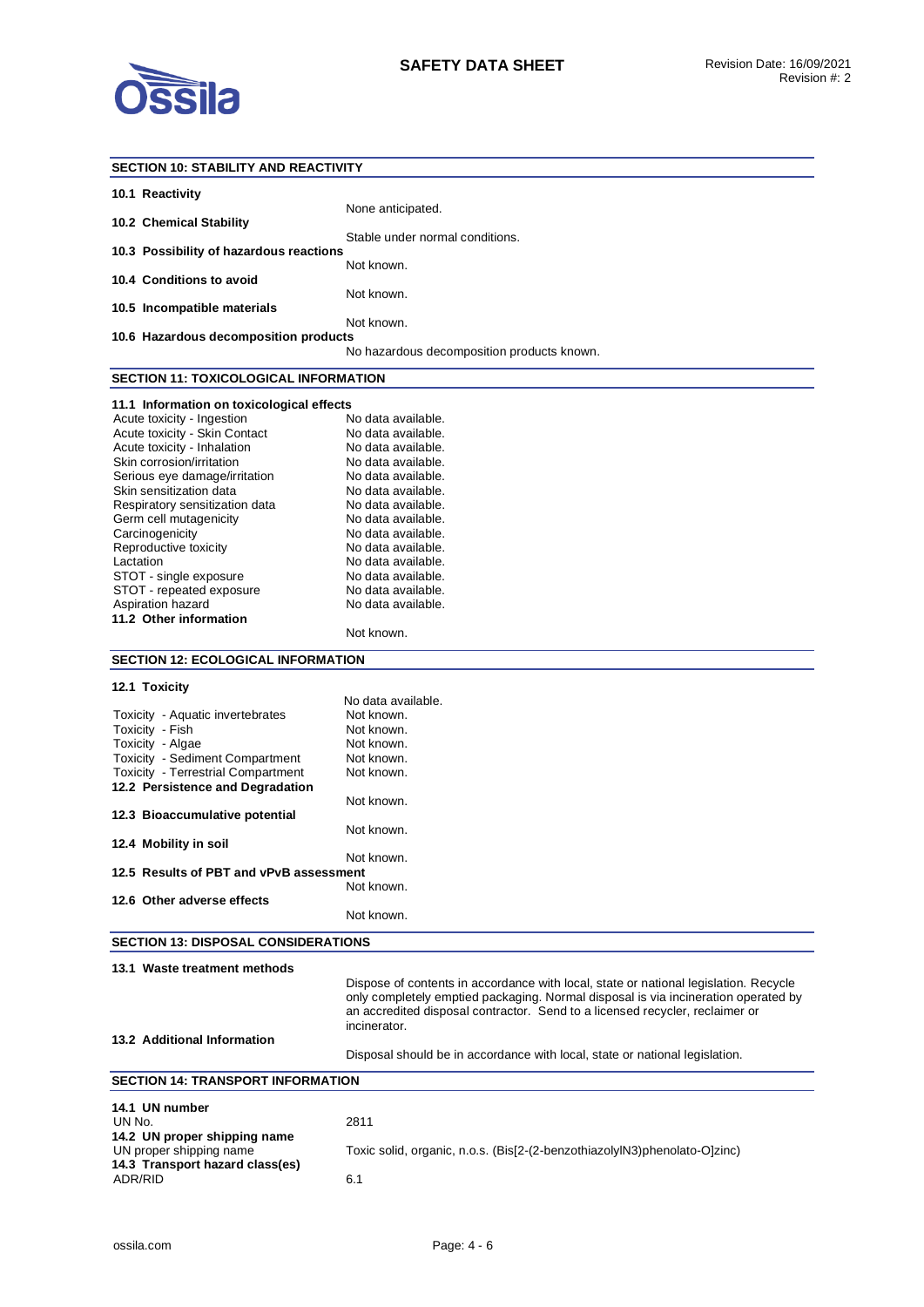

| <b>IMDG</b>                                                                    | 6.1                                                                                                               |
|--------------------------------------------------------------------------------|-------------------------------------------------------------------------------------------------------------------|
| <b>IATA</b>                                                                    | 6.1                                                                                                               |
| 14.4 Packing group                                                             |                                                                                                                   |
| Packing group                                                                  | Ш                                                                                                                 |
| 14.5 Environmental hazards                                                     |                                                                                                                   |
| Environmental hazards                                                          | Not classified as a Marine Pollutant.                                                                             |
| 14.6 Special precautions for user                                              |                                                                                                                   |
| Special precautions for user                                                   | Not known.                                                                                                        |
| 14.7 Transport in bulk according to Annex II of Marpol and the IBC Code        |                                                                                                                   |
|                                                                                | Not known.                                                                                                        |
| <b>SECTION 15: REGULATORY INFORMATION</b>                                      |                                                                                                                   |
| European Regulations - Authorisations and/or Restrictions On Use               | 15.1 Safety, health and environmental regulations/legislation specific for the substance or mixture<br>Not listed |
| Candidate List of Substances of Very<br>High Concern for Authorisation         |                                                                                                                   |
| REACH: ANNEX XIV list of substances<br>subject to authorisation                | Not listed                                                                                                        |
| REACH: Annex XVII Restrictions on the                                          | Not listed                                                                                                        |
| manufacture, placing on the market and<br>use of certain dangerous substances, |                                                                                                                   |
| mixtures and articles                                                          |                                                                                                                   |
| Community Rolling Action Plan (CoRAP)                                          | Not listed                                                                                                        |
| Regulation (EC) $N^{\circ}$ 850/2004 of the                                    | Not listed                                                                                                        |
| European Parliament and of the Council                                         |                                                                                                                   |
| on persistent organic pollutants                                               |                                                                                                                   |
| Regulation (EC) N° 1005/2009 on                                                | Not listed                                                                                                        |
| substances that deplete the ozone layer                                        |                                                                                                                   |
| Regulation (EU) $N^{\circ}$ 649/2012 of the                                    | Not listed                                                                                                        |

European Parliament and of the Council concerning the export and import of hazardous chemicals **National regulations**  Not known. **15.2 Chemical Safety Assessment**  A REACH chemical safety assessment has not been carried out.

#### **SECTION 16: OTHER INFORMATION**

The following sections contain revisions or new statements:

#### **LEGEND**

| Acronyms           | ADN: European Agreement concerning the International Carriage of Dangerous<br>Goods by Inland Waterways |
|--------------------|---------------------------------------------------------------------------------------------------------|
|                    | ADR: European Agreement concerning the International Carriage of Dangerous<br>Goods by Road             |
|                    | <b>CAS: Chemical Abstracts Service</b>                                                                  |
|                    | CLP: Regulation (EC) No 1272/2008 on classification, labelling and packaging of                         |
|                    | substances and mixtures                                                                                 |
|                    | DNEL: Derived No Effect Level                                                                           |
|                    | EC: European Community                                                                                  |
|                    | EINECS : European Inventory of Existing Commercial Chemical Substances                                  |
|                    | IATA : International Air Transport Association                                                          |
|                    | IBC : Intermediate Bulk Container                                                                       |
|                    | ICAO: International Civil Aviation Organization                                                         |
|                    | <b>IMDG: International Maritime Dangerous Goods</b>                                                     |
|                    | LTEL : Long term exposure limit                                                                         |
|                    | PBT: Persistent, Bioaccumulative and Toxic                                                              |
|                    | <b>PNEC: Predicted No Effect Concentration</b>                                                          |
|                    | REACH: Registration, Evaluation, Authorisation and Restriction of Chemicals                             |
|                    | RID: Regulations concerning the International Carriage of Dangerous Goods by Rail                       |
|                    | STEL : Short term exposure limit                                                                        |
|                    | STOT: Specific Target Organ Toxicity                                                                    |
|                    | <b>UN</b> : United Nations                                                                              |
|                    | vPvB : very Persistent and very Bioaccumulative                                                         |
| <b>Disclaimers</b> | Information contained in this publication or as otherwise supplied to Users is believed                 |
|                    | to be accurate and is given in good faith, but it is for the Users to satisfy themselves                |
|                    | of the suitability of the product for their own particular purpose. Ossila Limited gives                |
|                    | no warranty as to the fitness of the product for any particular purpose and any                         |

implied warranty or condition (statutory or otherwise) is excluded except to the extent